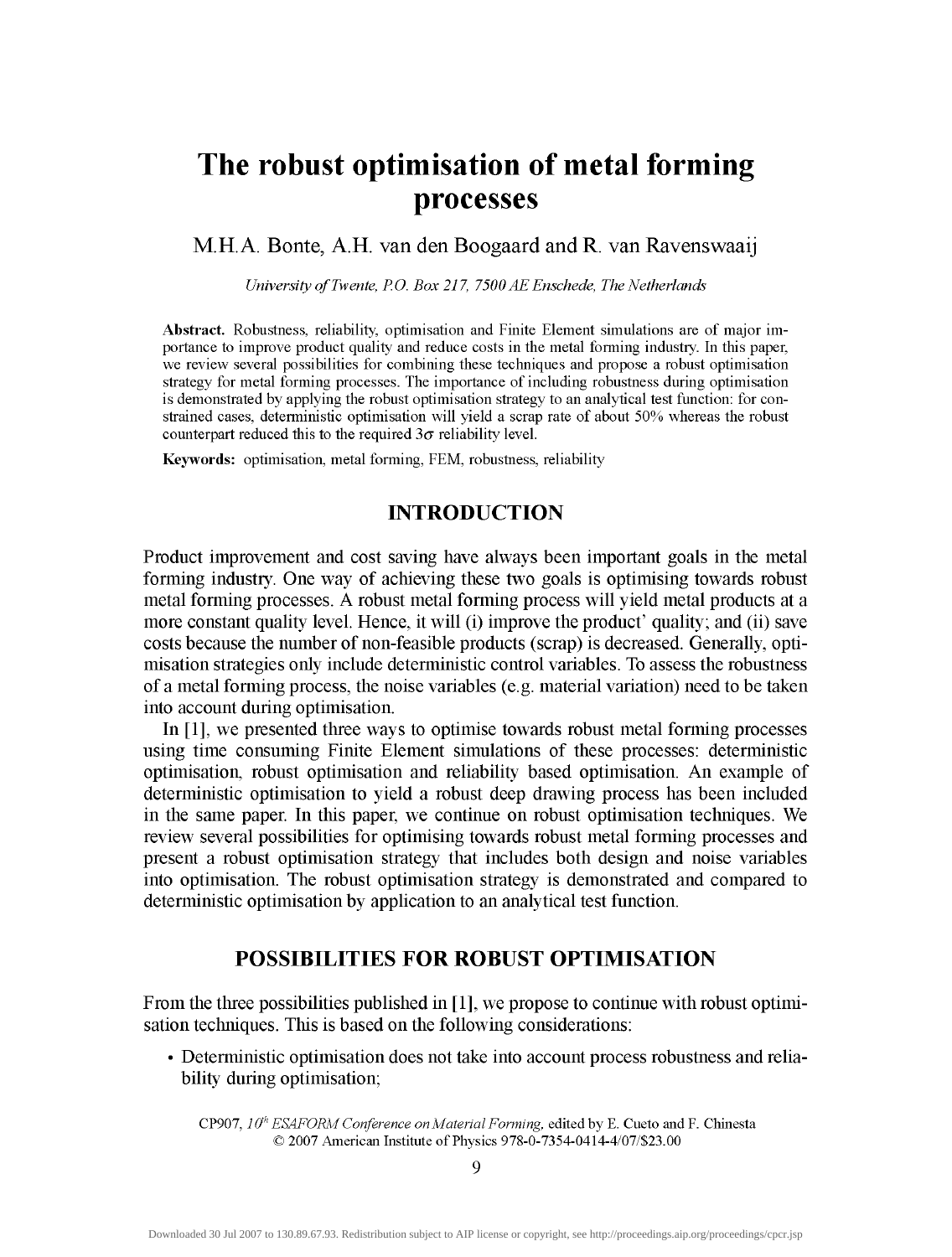- Reliability based optimisation algorithms are generally very time consuming;
- Robust optimisation takes into account process robustness and even reliability if a response distribution is assumed (e.g. a normal distribution);
- Robust optimisation is relatively efficient.

Two ways for robust optimisation are the Taguchi and Dual Response Surface Methods [2]. *Taguchi methods* are based on crossed orthogonal array Design Of Experiments (DOE) plans. After having run the physical or in our case numerical experiments, response measurements can be analysed based on ANalysis Of VAriance (ANOVA) and Signal-to-Noise ratios (S/N-ratios). Taguchi methods possess several severe disadvantages [3, 4]: (i) Use of the S/N-ratio implies the mean and variance of a response distribution are confounded; (ii) crossed orthogonal arrays lack flexibility and efficiency; (iii) Taguchi methods do not allow for sequential experimentation/optimisation.

Alternatively one can employ *Dual Response Surface Methods (DRSM):* one Response Surface Model (RSM) is fitted for the mean and one for the variance of a response [2]. The most straight-forward way of robust optimisation using DRSM is *Direct Variance Modelling:* for each of the DOE points in the control variable space, one can perform an orthogonal array in the noise variable space to assess the probability distribution of the response for those control variable settings. Basically, this resembles Taguchi methods, but overcomes the three disadvantages mentioned above. Direct Variance Modelling is, however, very time consuming since noise variable assessment requires performing several FEM calculations for each control variable setting.

A much more efficient way of robust optimisation using DRSM is fitting one *single RSM metamodel* in both the control and noise design variable space, e.g. the following RSM metamodel which is quadratic in the design variable space and linear + interaction in the noise variable space:

$$
\hat{y}(\mathbf{x}, \mathbf{z}) = \beta_0 + \mathbf{x}^{\mathrm{T}} \boldsymbol{\beta} + \mathbf{x}^{\mathrm{T}} \mathbf{B} \mathbf{x} + \mathbf{z}^{\mathrm{T}} \boldsymbol{\gamma} + \mathbf{x}^{\mathrm{T}} \Delta \mathbf{z} + \boldsymbol{\varepsilon}
$$
\n(1)

where  $\hat{v}$  is a single metamodel of a response dependent on the control variables x and noise variables z.  $\beta_0$ ,  $\beta$ ,  $\mathbf{B}$ ,  $\gamma$  and  $\Delta$  denote the fitted regression coefficients and  $\varepsilon$  is the random error term. From Equation 1, one can analytically determine two RSM metamodels for mean and variance [2]:

$$
\mu_{y} = E[\hat{v}(\mathbf{x}, \mathbf{z})] = \beta_0 + \mathbf{x}^{\mathrm{T}} \beta + \mathbf{x}^{\mathrm{T}} \mathbf{B} \mathbf{x}
$$
  
\n
$$
\sigma_{v}^{2} = \text{var}[\hat{v}(\mathbf{x}, \mathbf{z})] = \sigma_{z}^{2} (\gamma^{\mathrm{T}} + \mathbf{x}^{\mathrm{T}} \Delta) (\gamma + \Delta^{\mathrm{T}} \mathbf{x}) + \sigma^{2}
$$
\n(2)

with  $\mu$ <sub>*v*</sub> and  $\sigma$ <sup>2</sup><sub>*v*</sub> the metamodels for mean and variance of the response. Overcoming the disadvantages of the Taguchi method and being more efficient than Direct Variance Modelling, we propose a robust optimisation strategy based on fitting single response surfaces in the combined control-noise variable space.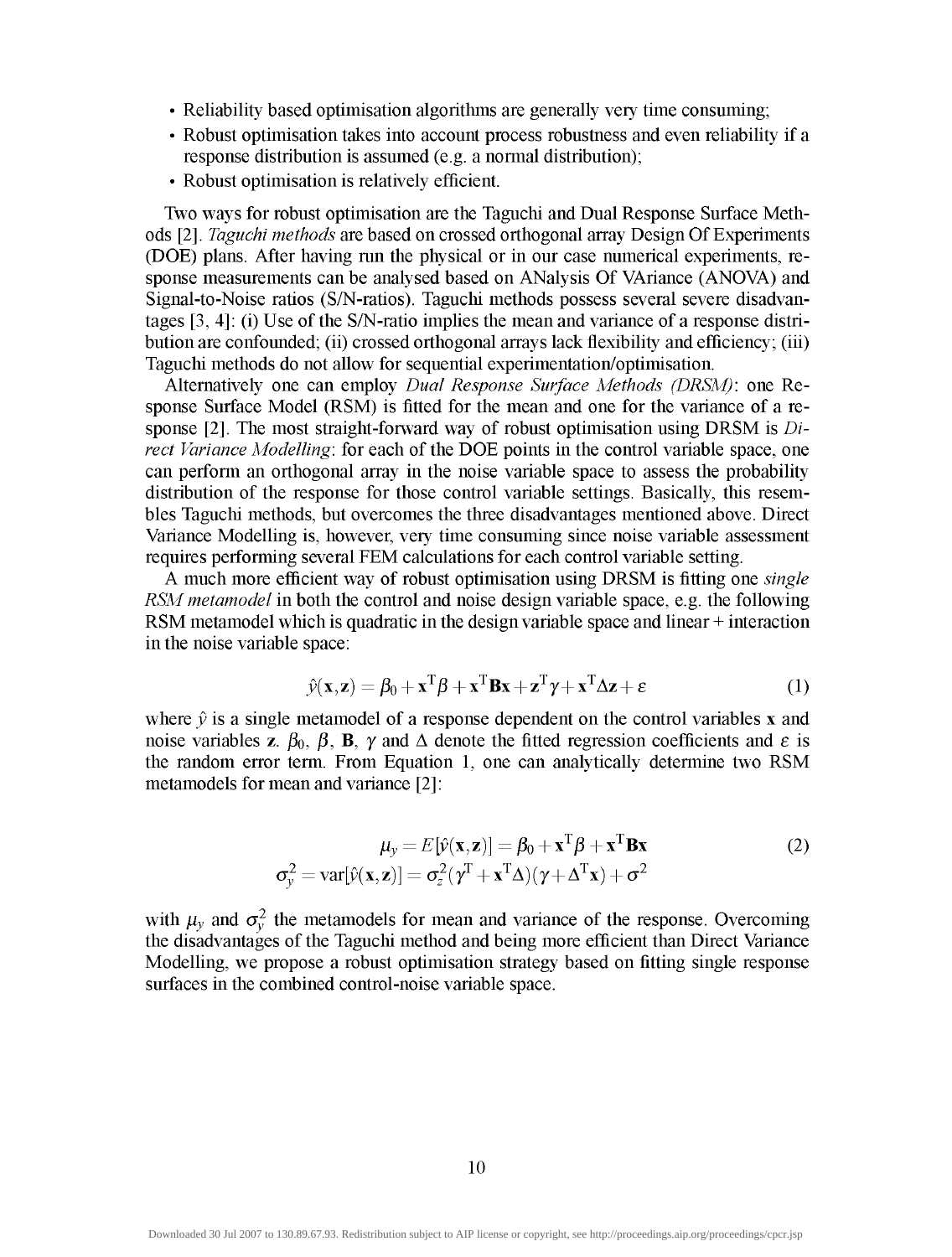

FIGURE 1. (a) Flow chart of the optimisation strategy; (b) Deterministic; (c) Robust

# A ROBUST OPTIMISATION STRATEGY FOR METAL FORMING PROCESSES

The proposed robust optimisation strategy is an extension of a deterministic optimisation strategy for metal forming processes presented in amongst others [5]. A flowchart of the optimisation strategy is presented in Figure 1(a). The robust optimisation strategy differs from the deterministic strategy in the modelling, optimisation and evaluation parts.

Concerning the modelling, noise variables are included in addition to deterministic control variables. For the noise variables, a normal distribution is assumed. For each response (objective function or constraint), one now obtains a response distribution  $(\mu_{\nu})$ and  $\sigma_v$ ) instead of a response value *y*. As objective function f one can optimise  $\mu_f$ ,  $\sigma_f$  or a weighted sum  $\mu_f \pm w \sigma_f$ . If  $\mu_f$  or  $\sigma_f$  are optimised, it is advised to include the weighted sum as a constraint: this takes into account process reliability in the optimisation problem. Also other constraints *g* are taken into account as a weighted sum  $\mu_g \pm w \sigma_g$ .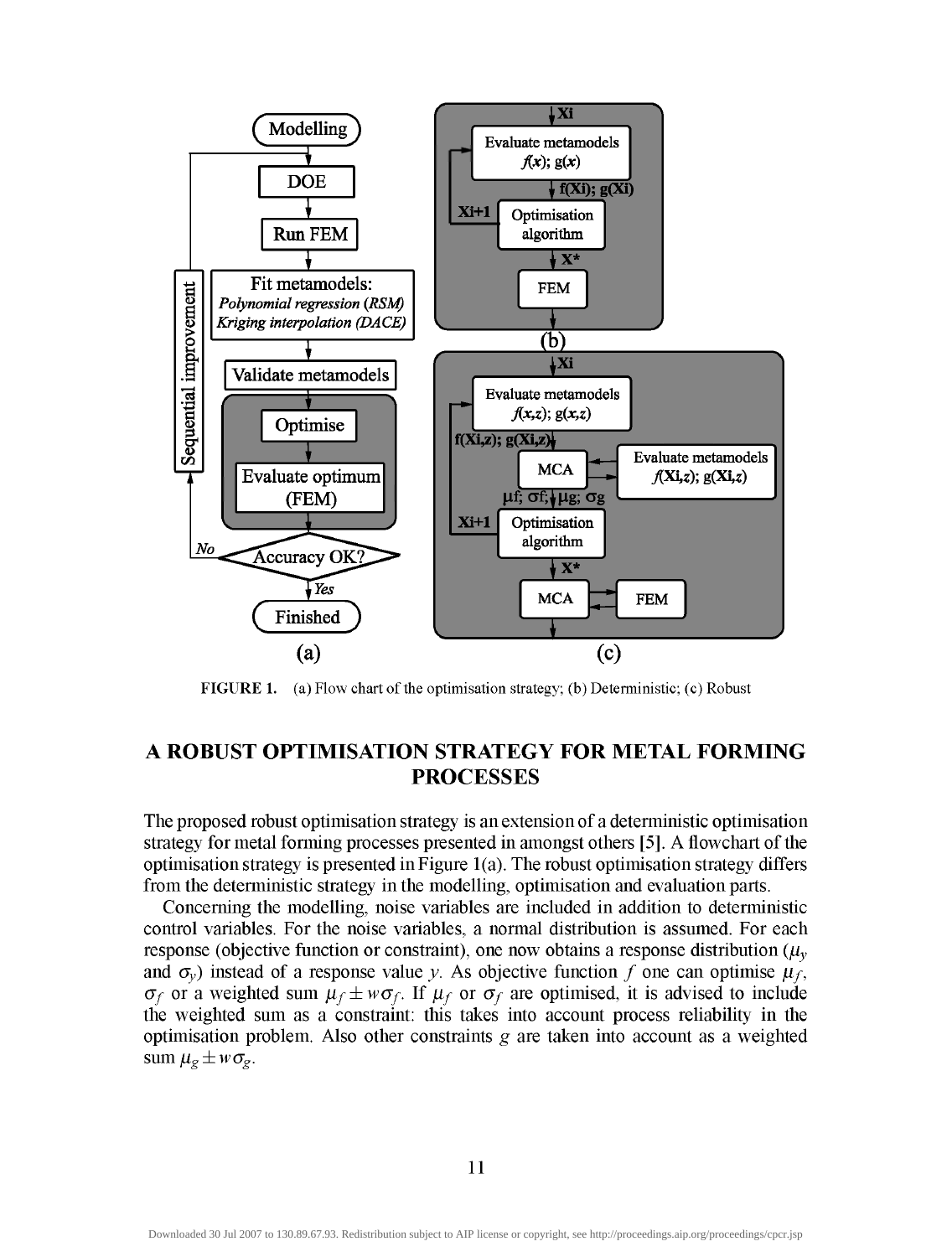

FIGURE 2. (a) Analytical test function; (b) Contour plot including optima

Figures 1(b) and (c) compare the differences in the optimisation algorithms and optimum evaluation for the deterministic and robust optimisation strategies. The difference in optimisation is the determination of the separate metamodels for  $\mu$ <sup>*y*</sup> and  $\sigma$ <sup>*y*</sup>. This is done by Equation 2 when RSM is used as metamodelling technique; when Kriging is employed instead of RSM, an analytical derivation of  $\mu$ <sup>*y*</sup> and  $\sigma$ <sup>*y*</sup> is not possible. In this case we run a Monte Carlo Analysis (MCA) on the fitted metamodel as shown in Figure 1(c). The difference in the evaluation of the optimum  $X^*$  is that, in the deterministic case, this can be done by running one final FEM calculation. In case the robustness and reliability need to be assessed after optimisation, it is necessary to run an MCA using FEM calculations, which is quite time consuming.

#### APPLICATION TO AN ANALYTICAL TEST FUNCTION

The robust optimisation strategy will now be applied to the analytical test function presented in Figure  $2(a)$ . Figure  $2(b)$  presents the contour of this objective function as well as a constraint. The constrained deterministic optimisation problem is:

$$
\min f = 12 + x_1^2 + \frac{1 + x_2^2}{x_1^2} + \frac{x_1^2 x_2^2 + 100}{(x_1 x_2)^4}; \text{ s.t. } g = 6.5 - x_2 \le 0; \ 0.1 \le x_1, x_2 \le 10 \tag{3}
$$

For the unconstrained deterministic optimisation model, the constraint  $g$  is simply omitted. Both the unconstrained and constrained deterministic optima are presented in Figure 2(b).

The robust optimisation problem is modelled as follows:

$$
\min \mu_f; \text{ s.t. } \mu_f + 3\sigma_f \le 50; \ \mu_g + 3\sigma_g \le 0; \ 1 \le x_1, x_2 \sim N(\mu, 0.4) \le 10 \tag{4}
$$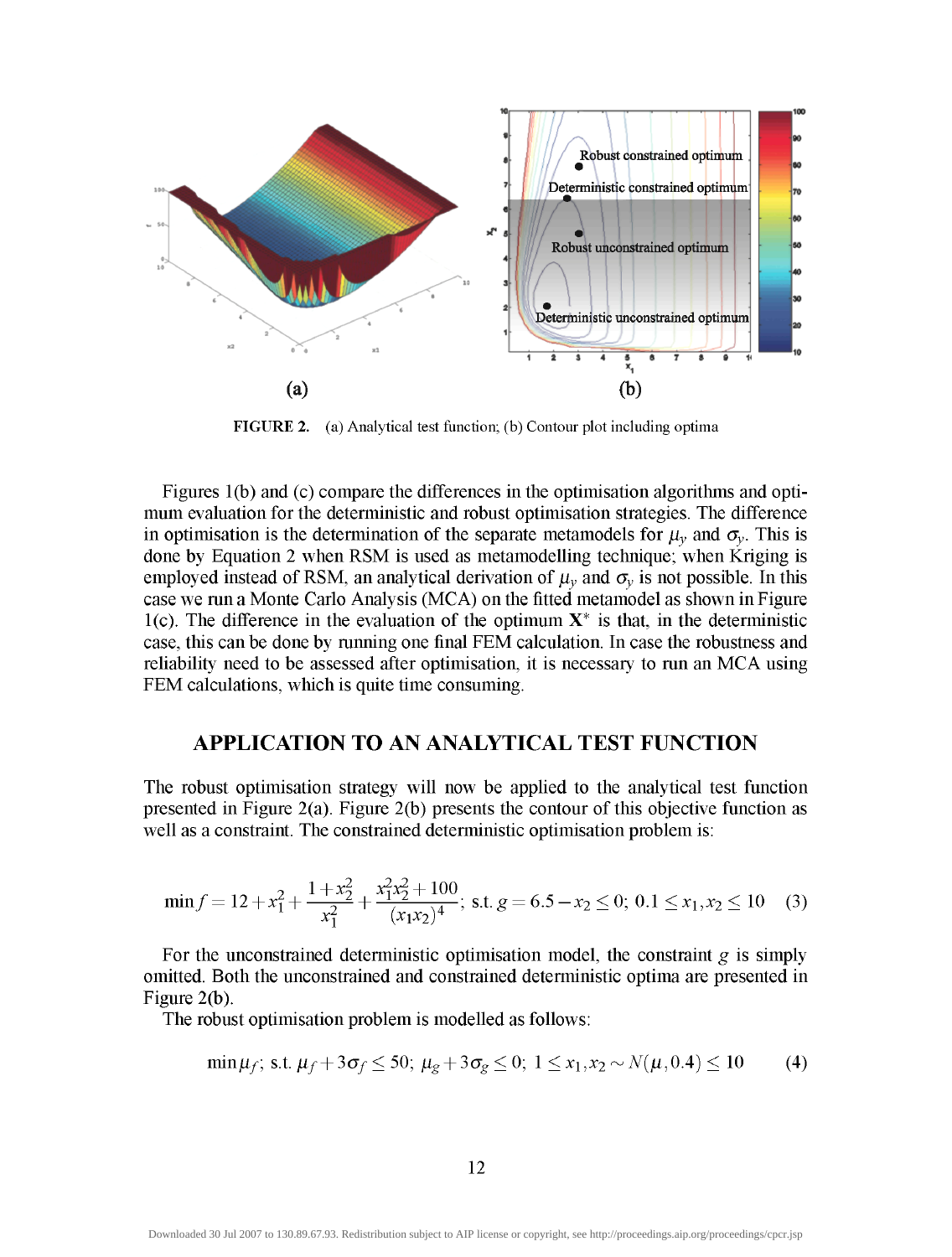

FIGURE 3. Response distributions: (a) Deterministic unconstrained optimum; (b) Robust unconstrained optimum

Again the unconstrained *(g* omitted) and the constrained problem have been optimised, this time using the robust optimisation strategy. 100 function evaluations are run for each optimisation. Both corresponding optima are again displayed in Figure 2(b).

After optimisation, the reliability of all optima has been evaluated using an MCA of 20000 function evaluations. Figure 3 compares the results of deterministic and robust unconstrained optimisation. The scrap rate has been reduced from 0.92% for the deterministic optimum to  $<< 0.005\%$  for the robust optimum. The improvement of the robust optimisation strategy w.r.t. the deterministic one is even much more dramatic in constrained cases as depicted in Figure 4. For the deterministic optimum, the scrap rate due to violation of the constraint *g* is 50.3% (Figure 4(b)). For the robust optimum, Figure  $4(d)$  shows that the scrap rate has been reduced to  $0.1\%$ , which nicely corresponds to the  $3\sigma$  reliability level modelled in Equation 4.

### **CONCLUSIONS**

Robustness, reliability, optimisation and Finite Element simulations are of major importance to improve product quality and reduce costs in the metal forming industry. In this paper, we proposed a robust optimisation strategy for metal forming processes. In addition to deterministic control variables, the strategy explicitly takes into account noise variables such as material variation and optimises probability distributions of objective function and constraints in order to achieve a robust and reliable metal forming process. The importance of including robustness during optimisation has been demonstrated by applying the robust optimisation strategy to an analytical test function: for constrained cases, deterministic optimisation will yield a scrap rate of about 50% whereas the robust optimisation strategy reduced this scrap rate to the demanded  $3\sigma$  reliability level.